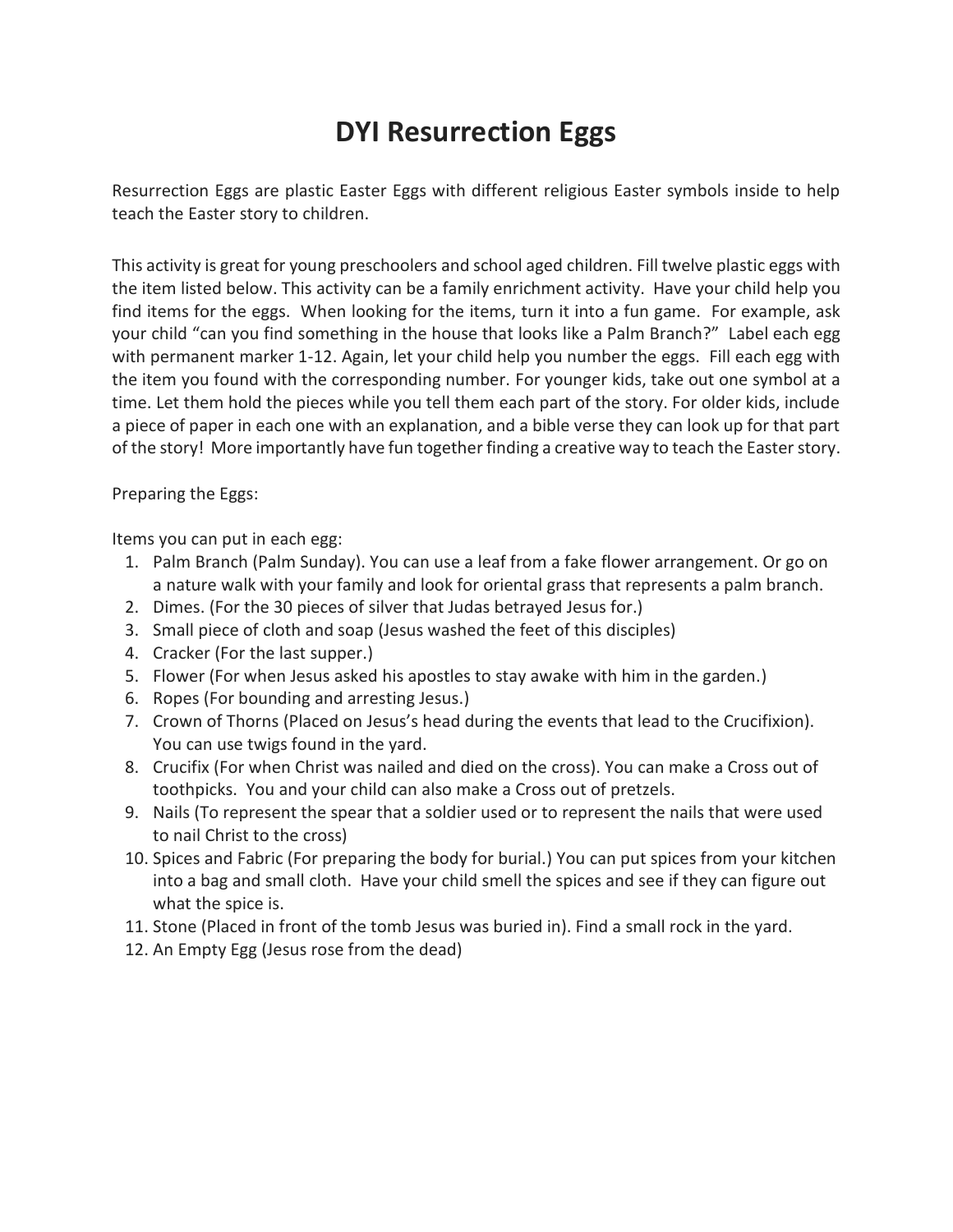# **Sharing the Gospel of the Easter Story**

Now that the eggs have been filled use each numbered picture to tell part of the Easter story that corresponds to the object or image inside the Resurrection Egg. Enjoy sharing the Gospel story and creating an Easter memory with your family.

**Resurrection Egg #1 – Palm Branch**



Jesus went to Jerusalem to celebrate the Passover. He rode into Jerusalem on a young donkey. A large crowd spread their coats and palm branches on the road. The people shouted,

"Hosanna to the Son of David!"

"Blessed is he who comes in the name of the Lord!"

"Hosanna in the highest heaven!"

*[Matthew](https://biblia.com/bible/esv/Matt%2021.7-9) 21:7-9; Mark [11:7-10;](https://biblia.com/bible/esv/Mark%2011.7-10) Luke [19:35-38;](https://biblia.com/bible/esv/Luke%2019.35-38) John [12:12-13](https://biblia.com/bible/esv/John%2012.12-13)*

# **Resurrection Egg #2 – 30 Pieces of Silver**



Judas Iscariot, one of the 12 disciples of Jesus, went to the chief priests to betray Jesus to them. They gave him 30 pieces of silver.

*Matthew [26:14-15;](https://biblia.com/bible/esv/Matt%2026.14-15) Mark [14:10-11;](https://biblia.com/bible/esv/Mark%2014.10-11) Luke [22:3-5](https://biblia.com/bible/esv/Luke%2022.3-5)*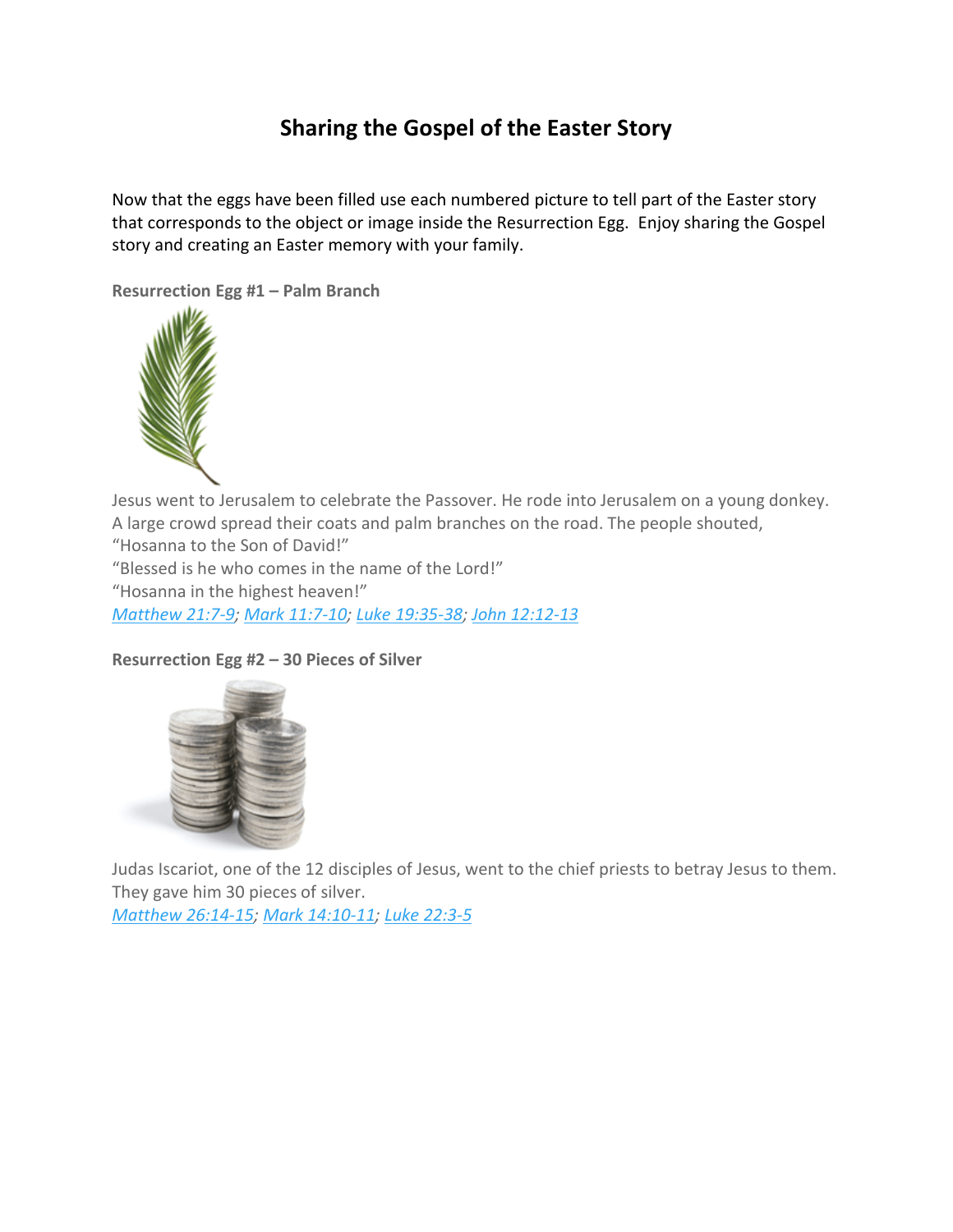#### **Resurrection Egg #3 – Towel**



During the Passover meal, Jesus got up, took off his outer clothes, and wrapped a towel around his waist. After that, he poured water into a large bowl and began to wash his disciples' feet, drying them with the towel that was wrapped around him. *John [13:4-5](https://biblia.com/bible/esv/John%2013.4-5)*

## **Resurrection Egg #4 – Bread and Wine**



Jesus was eating the Passover meal with his 12 disciples. He took bread, gave thanks and broke it, and gave it to his disciples, saying, "This is my body given for you; do this in remembrance of me." In the same way, Jesus took the cup and said, "This is my blood of the covenant, which is poured out for many for the forgiveness of sins." They all ate the bread and drank from the cup. *Matthew [26:26-28;](https://biblia.com/bible/esv/Matt%2026.26-28) Mark [14:22-24;](https://biblia.com/bible/esv/Mark%2014.22-24) Luke [22:19-20](https://biblia.com/bible/esv/Luke%2022.19-20)*

#### **Resurrection Egg #5 – Garden**



After the Passover meal, Jesus went with his disciples to the Garden of Gethsemane to pray. *Matthew [26:36-46;](https://biblia.com/bible/esv/Matt%2026.36-46) Mark [14:32-42;](https://biblia.com/bible/esv/Mark%2014.32-42) Luke [22:39-46](https://biblia.com/bible/esv/Luke%2022.39-46)*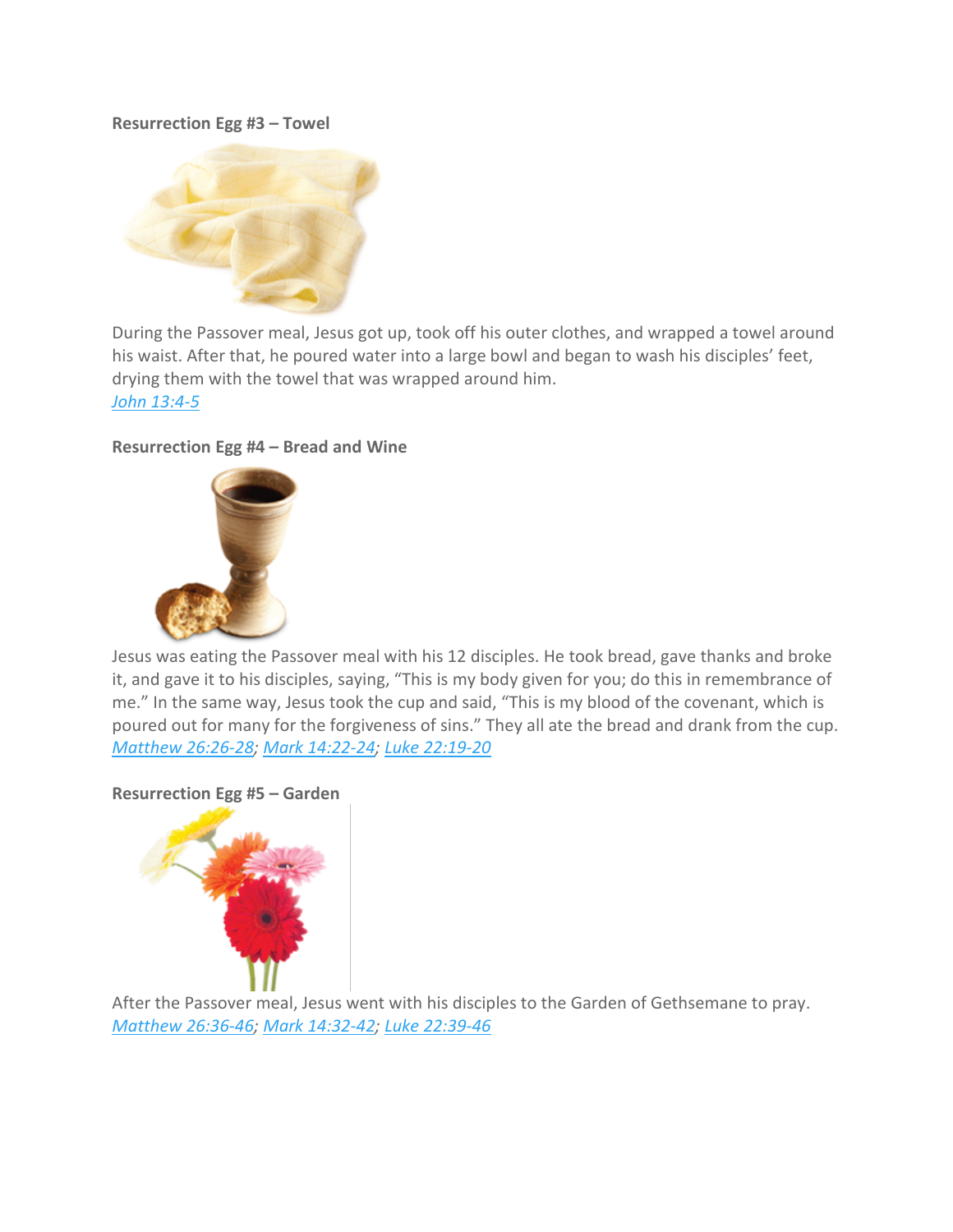#### **Resurrection Egg #6 – Rope**



When Jesus had finished praying in the garden, Judas came to the garden with some soldiers and officials. The chief priests and the Pharisees had sent them. They carried torches, lanterns and weapons. They arrested Jesus and tied him up.

*[Matthew](https://biblia.com/bible/esv/Matt%2026.47) 26:47[,50;](https://biblia.com/bible/esv/Matthew%2026.50) Mark [14:43](https://biblia.com/bible/esv/Mark%2014.43)[,46;](https://biblia.com/bible/esv/Mark%2014.46) Luke [22:47-48;](https://biblia.com/bible/esv/Luke%2022.47-48) John [18:3](https://biblia.com/bible/esv/John%2018.3)[,12](https://biblia.com/bible/esv/John%2018.12)*

#### **Resurrection Egg #7 – Crown of Thorns**



The soldiers took off Jesus' clothes and put a purple robe on him. They twisted thorns together to make a crown and placed it on his head. Then they spit on him, hit him repeatedly on his head, and pretended to worship him as the king of the Jews. *Matthew [27:27-31;](https://biblia.com/bible/esv/Matt%2027.27-31) Mark [15:16-20;](https://biblia.com/bible/esv/Mark%2015.16-20) John [19:1-3](https://biblia.com/bible/esv/John%2019.1-3)*

#### **Resurrection Egg #8 – Cross**



After they had finished mocking Jesus, the soldiers took Jesus to the place called Golgotha and nailed him to a cross.

*[Matthew](https://biblia.com/bible/esv/Matt%2027.31) 27:31; Mark [15:22-24;](https://biblia.com/bible/esv/Mark%2015.22-24) Luke [23:33;](https://biblia.com/bible/esv/Luke%2023.33) John [19:17-18](https://biblia.com/bible/esv/John%2019.17-18)*